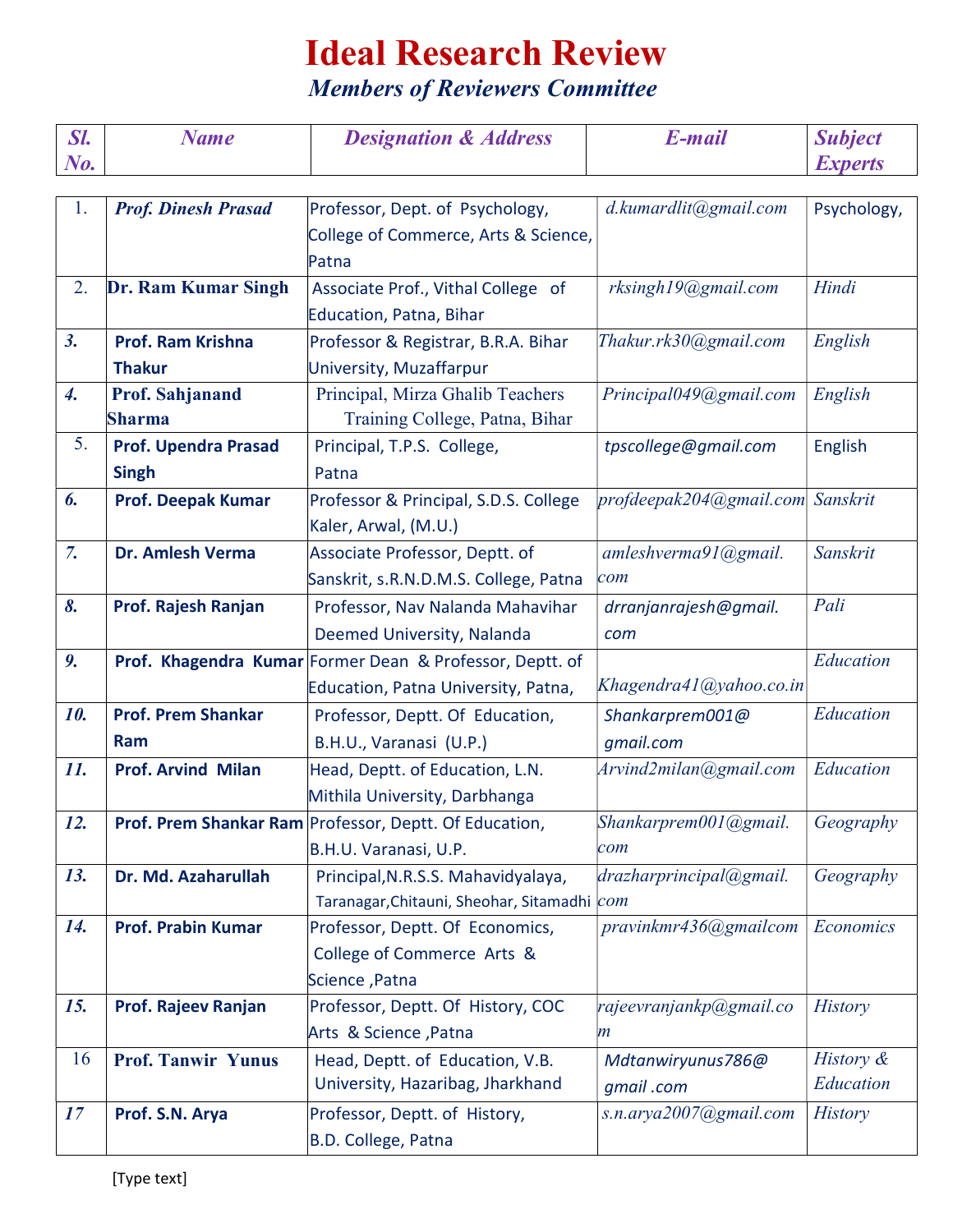## Ideal Research Review

Members of Reviewers Committee

| Sl.        | <b>Name</b>                         | <b>Designation &amp; Address</b>                                                                                                                                                                                                                                                                                                                                                                                                                                                                                                                                                                                                                                                                                                                                                                                                                                                                                                                                                                                                                                                                                                                                                                                                                                                                                                                                                        | E-mail                 | <b>Subject</b>  |  |  |
|------------|-------------------------------------|-----------------------------------------------------------------------------------------------------------------------------------------------------------------------------------------------------------------------------------------------------------------------------------------------------------------------------------------------------------------------------------------------------------------------------------------------------------------------------------------------------------------------------------------------------------------------------------------------------------------------------------------------------------------------------------------------------------------------------------------------------------------------------------------------------------------------------------------------------------------------------------------------------------------------------------------------------------------------------------------------------------------------------------------------------------------------------------------------------------------------------------------------------------------------------------------------------------------------------------------------------------------------------------------------------------------------------------------------------------------------------------------|------------------------|-----------------|--|--|
| $N_{0.}$   |                                     |                                                                                                                                                                                                                                                                                                                                                                                                                                                                                                                                                                                                                                                                                                                                                                                                                                                                                                                                                                                                                                                                                                                                                                                                                                                                                                                                                                                         |                        |                 |  |  |
| 18.        |                                     | <b>Experts</b><br>Principal, Nazirul Hassan Teacher<br>ashwativ1976@gmail.com<br>Hindi &<br>Training College, Sonihar, Khagaria<br><b>History</b><br>dkjnl19@gmail.com<br>Political<br>Deptt. Of political Science. J.N.L.<br><b>Science</b><br>College Khagaul, Patna.<br>profspshahi@gmail.com<br>Political<br>Principal, A.N.College, Patna<br>Science<br>Patliputra University, Patna<br>L.N. drnkumaragarwal@gmail.<br><b>Mathematics</b><br>Head, Deptt. of Mathematics,<br>Mithila University, Darbhanga<br>com<br>jawaharsi@yahoo.co.in<br><b>Mathematics</b><br>Principal, S.U.College, Hilsa,<br>Nalanda<br>tanujasinghpatna@gmail<br><b>Botany</b><br>P.G. Deptt. of Botany<br>Patliputra university<br>.com<br>Head, Deptt. Of Zoology, B.N.<br>drsatandrahajipur@gmail<br>Zoology<br>College, Hajipur<br>.com<br>shailajkumarshrivastava<br>Principal, Daudnagar College,<br><b>Physics</b><br>@gmail.com<br>Daudnagar, Aurangabad<br>profrkishor@yahoo.com<br><b>Physics</b><br>Principal, B.N. College, Patna<br>Former Dean, Deptt. of Commerce<br>mpsinghcoc@gmail.com<br>Commerce<br>Patliputra University, Patna<br>HOD, Deptt. of Commerce L.B.S.M.<br>profaverma@rediffmail.<br>Commerce<br>College, Jameshedpur, Kolhan<br>com<br>University, Jharkhand<br>Former Dean, Faculty of Social<br>ckpshahi@gmail.com<br>Economics<br>Science, B.R.A.Bihar, Muzaffarpur |                        |                 |  |  |
|            | Dr. Ashwati Verma                   |                                                                                                                                                                                                                                                                                                                                                                                                                                                                                                                                                                                                                                                                                                                                                                                                                                                                                                                                                                                                                                                                                                                                                                                                                                                                                                                                                                                         |                        |                 |  |  |
| 19.        | <b>Prof. Dilip Kumar</b>            |                                                                                                                                                                                                                                                                                                                                                                                                                                                                                                                                                                                                                                                                                                                                                                                                                                                                                                                                                                                                                                                                                                                                                                                                                                                                                                                                                                                         |                        |                 |  |  |
|            |                                     |                                                                                                                                                                                                                                                                                                                                                                                                                                                                                                                                                                                                                                                                                                                                                                                                                                                                                                                                                                                                                                                                                                                                                                                                                                                                                                                                                                                         |                        |                 |  |  |
| 20         |                                     |                                                                                                                                                                                                                                                                                                                                                                                                                                                                                                                                                                                                                                                                                                                                                                                                                                                                                                                                                                                                                                                                                                                                                                                                                                                                                                                                                                                         |                        |                 |  |  |
|            | Prof. Shashi Pratap<br><b>Shahi</b> |                                                                                                                                                                                                                                                                                                                                                                                                                                                                                                                                                                                                                                                                                                                                                                                                                                                                                                                                                                                                                                                                                                                                                                                                                                                                                                                                                                                         |                        |                 |  |  |
| 21.        |                                     |                                                                                                                                                                                                                                                                                                                                                                                                                                                                                                                                                                                                                                                                                                                                                                                                                                                                                                                                                                                                                                                                                                                                                                                                                                                                                                                                                                                         |                        |                 |  |  |
|            | Prof. Navin Kr. Jaiswal             |                                                                                                                                                                                                                                                                                                                                                                                                                                                                                                                                                                                                                                                                                                                                                                                                                                                                                                                                                                                                                                                                                                                                                                                                                                                                                                                                                                                         |                        |                 |  |  |
|            |                                     |                                                                                                                                                                                                                                                                                                                                                                                                                                                                                                                                                                                                                                                                                                                                                                                                                                                                                                                                                                                                                                                                                                                                                                                                                                                                                                                                                                                         |                        |                 |  |  |
| 22.        | Prof. Jawahar Pd. Singh             |                                                                                                                                                                                                                                                                                                                                                                                                                                                                                                                                                                                                                                                                                                                                                                                                                                                                                                                                                                                                                                                                                                                                                                                                                                                                                                                                                                                         |                        |                 |  |  |
|            |                                     |                                                                                                                                                                                                                                                                                                                                                                                                                                                                                                                                                                                                                                                                                                                                                                                                                                                                                                                                                                                                                                                                                                                                                                                                                                                                                                                                                                                         |                        |                 |  |  |
| 23.        | Prof. Tanuja                        |                                                                                                                                                                                                                                                                                                                                                                                                                                                                                                                                                                                                                                                                                                                                                                                                                                                                                                                                                                                                                                                                                                                                                                                                                                                                                                                                                                                         |                        |                 |  |  |
|            |                                     |                                                                                                                                                                                                                                                                                                                                                                                                                                                                                                                                                                                                                                                                                                                                                                                                                                                                                                                                                                                                                                                                                                                                                                                                                                                                                                                                                                                         |                        |                 |  |  |
| 24.        | Dr. Satandra Kumar                  |                                                                                                                                                                                                                                                                                                                                                                                                                                                                                                                                                                                                                                                                                                                                                                                                                                                                                                                                                                                                                                                                                                                                                                                                                                                                                                                                                                                         |                        |                 |  |  |
|            |                                     |                                                                                                                                                                                                                                                                                                                                                                                                                                                                                                                                                                                                                                                                                                                                                                                                                                                                                                                                                                                                                                                                                                                                                                                                                                                                                                                                                                                         |                        |                 |  |  |
| 25.        | Prof. S.K. Shrivastava              |                                                                                                                                                                                                                                                                                                                                                                                                                                                                                                                                                                                                                                                                                                                                                                                                                                                                                                                                                                                                                                                                                                                                                                                                                                                                                                                                                                                         |                        |                 |  |  |
|            |                                     |                                                                                                                                                                                                                                                                                                                                                                                                                                                                                                                                                                                                                                                                                                                                                                                                                                                                                                                                                                                                                                                                                                                                                                                                                                                                                                                                                                                         |                        |                 |  |  |
| 26.        | <b>Prof. Raj Kishor Prasad</b>      |                                                                                                                                                                                                                                                                                                                                                                                                                                                                                                                                                                                                                                                                                                                                                                                                                                                                                                                                                                                                                                                                                                                                                                                                                                                                                                                                                                                         |                        |                 |  |  |
| 27         | <b>Prof. Mahendra Prasad</b>        |                                                                                                                                                                                                                                                                                                                                                                                                                                                                                                                                                                                                                                                                                                                                                                                                                                                                                                                                                                                                                                                                                                                                                                                                                                                                                                                                                                                         |                        |                 |  |  |
|            | <b>Singh</b>                        |                                                                                                                                                                                                                                                                                                                                                                                                                                                                                                                                                                                                                                                                                                                                                                                                                                                                                                                                                                                                                                                                                                                                                                                                                                                                                                                                                                                         |                        |                 |  |  |
| 28.        | Prof. Ajey Verma                    |                                                                                                                                                                                                                                                                                                                                                                                                                                                                                                                                                                                                                                                                                                                                                                                                                                                                                                                                                                                                                                                                                                                                                                                                                                                                                                                                                                                         |                        |                 |  |  |
|            |                                     |                                                                                                                                                                                                                                                                                                                                                                                                                                                                                                                                                                                                                                                                                                                                                                                                                                                                                                                                                                                                                                                                                                                                                                                                                                                                                                                                                                                         |                        |                 |  |  |
|            |                                     |                                                                                                                                                                                                                                                                                                                                                                                                                                                                                                                                                                                                                                                                                                                                                                                                                                                                                                                                                                                                                                                                                                                                                                                                                                                                                                                                                                                         |                        |                 |  |  |
| 29.        | Prof. C.K. P. Shahi                 |                                                                                                                                                                                                                                                                                                                                                                                                                                                                                                                                                                                                                                                                                                                                                                                                                                                                                                                                                                                                                                                                                                                                                                                                                                                                                                                                                                                         |                        |                 |  |  |
|            |                                     |                                                                                                                                                                                                                                                                                                                                                                                                                                                                                                                                                                                                                                                                                                                                                                                                                                                                                                                                                                                                                                                                                                                                                                                                                                                                                                                                                                                         |                        |                 |  |  |
| <b>30.</b> | <b>Prof. Umesh Prasad</b>           | Professor, Deptt. Of History, COC                                                                                                                                                                                                                                                                                                                                                                                                                                                                                                                                                                                                                                                                                                                                                                                                                                                                                                                                                                                                                                                                                                                                                                                                                                                                                                                                                       | Umeshprasad1008@yahoo. | Economics       |  |  |
|            |                                     | Arts & Science, Patna                                                                                                                                                                                                                                                                                                                                                                                                                                                                                                                                                                                                                                                                                                                                                                                                                                                                                                                                                                                                                                                                                                                                                                                                                                                                                                                                                                   | co.in                  |                 |  |  |
| 31.        | <b>Prof. Quddus</b>                 | Former Dean, Deptt. of Management,                                                                                                                                                                                                                                                                                                                                                                                                                                                                                                                                                                                                                                                                                                                                                                                                                                                                                                                                                                                                                                                                                                                                                                                                                                                                                                                                                      | qudduspcc@gmail.com    | Management      |  |  |
|            |                                     | Patliputra University, Patna                                                                                                                                                                                                                                                                                                                                                                                                                                                                                                                                                                                                                                                                                                                                                                                                                                                                                                                                                                                                                                                                                                                                                                                                                                                                                                                                                            |                        |                 |  |  |
| 32.        | <b>Prof. Jayanta Mete</b>           | Professor, Depatment of Education                                                                                                                                                                                                                                                                                                                                                                                                                                                                                                                                                                                                                                                                                                                                                                                                                                                                                                                                                                                                                                                                                                                                                                                                                                                                                                                                                       | jayanta135@yahoo.co.in | Education       |  |  |
|            |                                     | Kalyani University, Kolkatta                                                                                                                                                                                                                                                                                                                                                                                                                                                                                                                                                                                                                                                                                                                                                                                                                                                                                                                                                                                                                                                                                                                                                                                                                                                                                                                                                            |                        |                 |  |  |
| 33.        | Prof. Vijaya Lakshmi                | Former Dean & Head, Deptt. of                                                                                                                                                                                                                                                                                                                                                                                                                                                                                                                                                                                                                                                                                                                                                                                                                                                                                                                                                                                                                                                                                                                                                                                                                                                                                                                                                           | vijaya lakshmi5510@    | Psychology      |  |  |
|            |                                     | Psychology, Patliputra University,                                                                                                                                                                                                                                                                                                                                                                                                                                                                                                                                                                                                                                                                                                                                                                                                                                                                                                                                                                                                                                                                                                                                                                                                                                                                                                                                                      | yahoo.com              |                 |  |  |
|            |                                     | Patna                                                                                                                                                                                                                                                                                                                                                                                                                                                                                                                                                                                                                                                                                                                                                                                                                                                                                                                                                                                                                                                                                                                                                                                                                                                                                                                                                                                   |                        |                 |  |  |
| 34.        | Prof. Sushil Kr. Singh              | Director, Deptt. of Education,                                                                                                                                                                                                                                                                                                                                                                                                                                                                                                                                                                                                                                                                                                                                                                                                                                                                                                                                                                                                                                                                                                                                                                                                                                                                                                                                                          | Singhsushil2009@gmail. | <b>Buddhist</b> |  |  |
|            |                                     | Magadh University, Bodh Gaya                                                                                                                                                                                                                                                                                                                                                                                                                                                                                                                                                                                                                                                                                                                                                                                                                                                                                                                                                                                                                                                                                                                                                                                                                                                                                                                                                            | com                    | Study           |  |  |